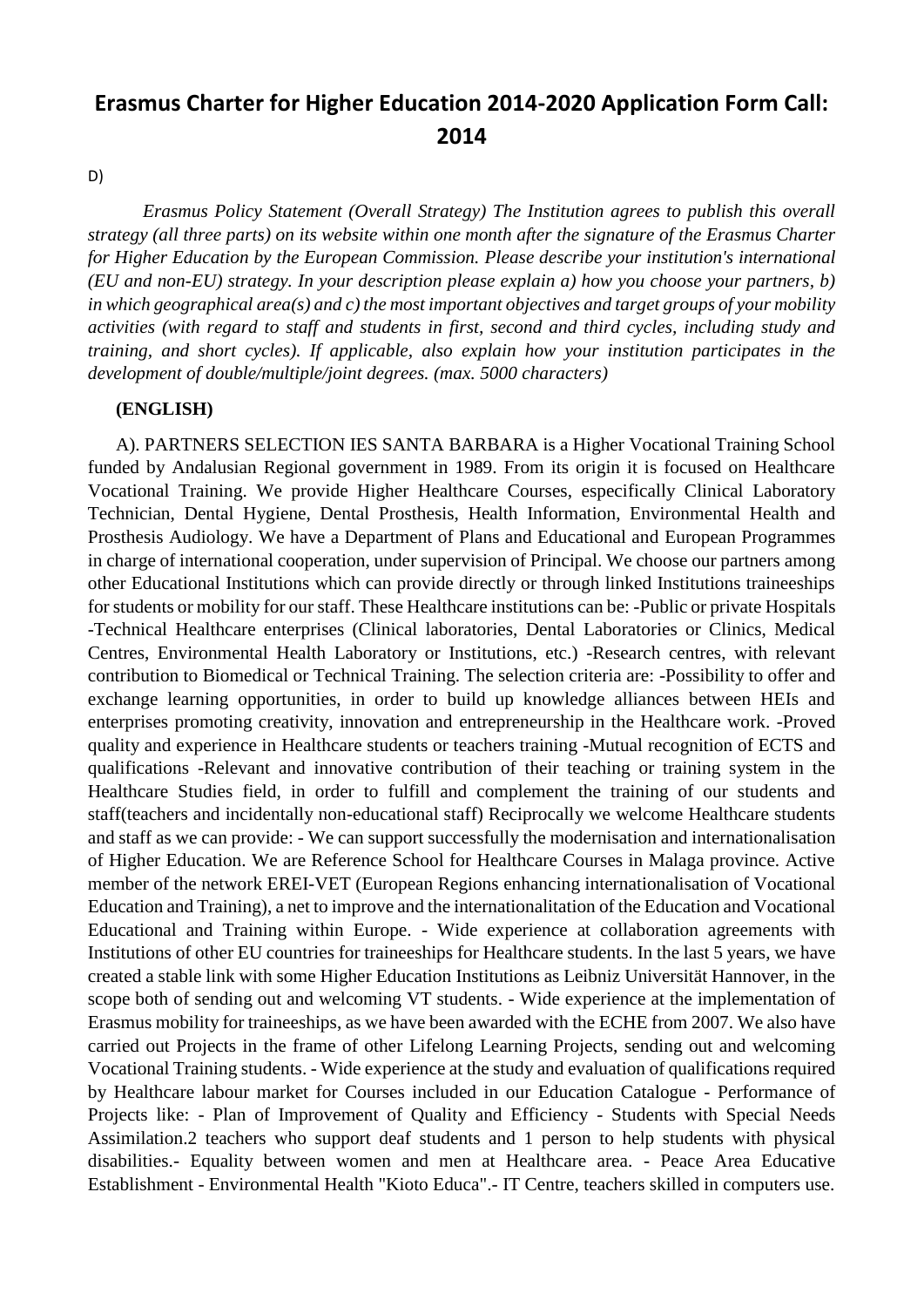B) GEOGRAPHICAL AREAS We are a public Institution and reference in Malaga for Higher Healthcare Vocational Training.We aim at establishing learning and training agreements for students and teachers with Educational Institutions from participating and nonparticipating countries as well as European key stakeholders: Healthcare Institutions and Centres for Research on Health

C) OBJECTIVES AND TARGET GROUPS 1.To support and fund Mobility for students of our Catalogue of Courses, for studies and traineeships in Educational Institutions and enterprises. Given current difficulties in Labour market for healthcare workers, it is a priority to make students aware of the need and advantages of mobility in Europe, setting up the concept of active European citizenship and free mobility to study or to be trained. 2.To support and fund teaching staff mobility within Educational Institutions or relevant associated organisations, mainly Healthcare and Research Institutions, to teach and to be trained. We are particularly concerned by the challenge of a rapidly changing labour Healthcare market. Thus forces us to a permanent quality assessment of our teaching staff, and we foster teachers' traineeships in other Educational Institutions or European enterprises as an essential tool for this goal, in order to get up-to-date study programmes and training methods. We aim at a significant improvement and a continuous assessment of our quality of teaching, including the implementation of successful foreign training systems adjusted to our Educational system, what finally will bring about more qualified Healthcare workers.

### **(ESPAÑOL)**

A) SELECCIÓN DE SOCIOS IES Santa Bárbara es un Centro de FP fundado por el gobierno regional de Andalucía en 1989. Desde su origen está enfocado a la FP en el campo de la salud. Impartimos ciclos de grado superior relacionados con la salud como Laboratorio de Diagnóstico Clínico, Higiene Bucodental, Prótesis Dental, Documentación Sanitaria, Salud Ambiental y Audiología Protésica. El Departamento de Planes y Proyectos Educativos y Europeos se encarga del trabajo relacionado con las relaciones internacionales, con la supervisión de la Directiva de nuestro Centro. Elegimos nuestros socios entre otras Instituciones educativas, que pueden proveer directamente o a través de empresas colaboradoras plazas donde realizar prácticas nuestro alumnado o movilidad para nuestro personal. Esas instituciones colaboradoras relacionadas con la Sanidad pueden ser: - Hospitales y Clínicas -Empresas técnicas (Laboratorios clínicos, laboratorios dentales, centros médicos, laboratorios de salud ambiental, etc.) -Centros de investigación con contribución relevante a la formación técnica o biomédica Criterios de selección: -Posibilidad de ofrecer e intercambiar oportunidades de aprendizaje, para desarrollar alianzas de conocimiento entre las Instituciones de Educación Superior y empresas, promoviendo la creatividad, innovación y el espíritu emprendedor en el mercado laboral de la salud. -Calidad y experiencia demostrada en la formación de estudiantes y profesorado. -Reconocimiento mutuo de créditos ECTS y certificaciones -Contribución relevante e innovadora de su sistema de formación en salud para poder complementar la formación de estudiantes y personal (profesores y eventualmente Personal de Administración y Servicios). A la vez, recibimos estudiantes y personal. Ofrecemos: - Apoyar con éxito la modernización y la internacionalización de la Educación Superior. Miembros activos de EREI-VET (European Regions enhancing internationalisation of Vocational Education and Training), red para mejora y la internacionalización de la Educación y Formación Profesional en Europa. - Gran experiencia en acuerdos con Instituciones de otros países UE para las prácticas de estudiantes del área de la salud. En los últimos 5 años hemos creado una relación estable con algunas Instituciones de Educación Superior como la Universidad Leibniz de Hannover, enviando y recibiendo alumnado para prácticas. - Amplia experiencia en la implementación de movilidad para prácticas de estudiantes Erasmus, desde que tenemos la Carta Erasmus en 2007. También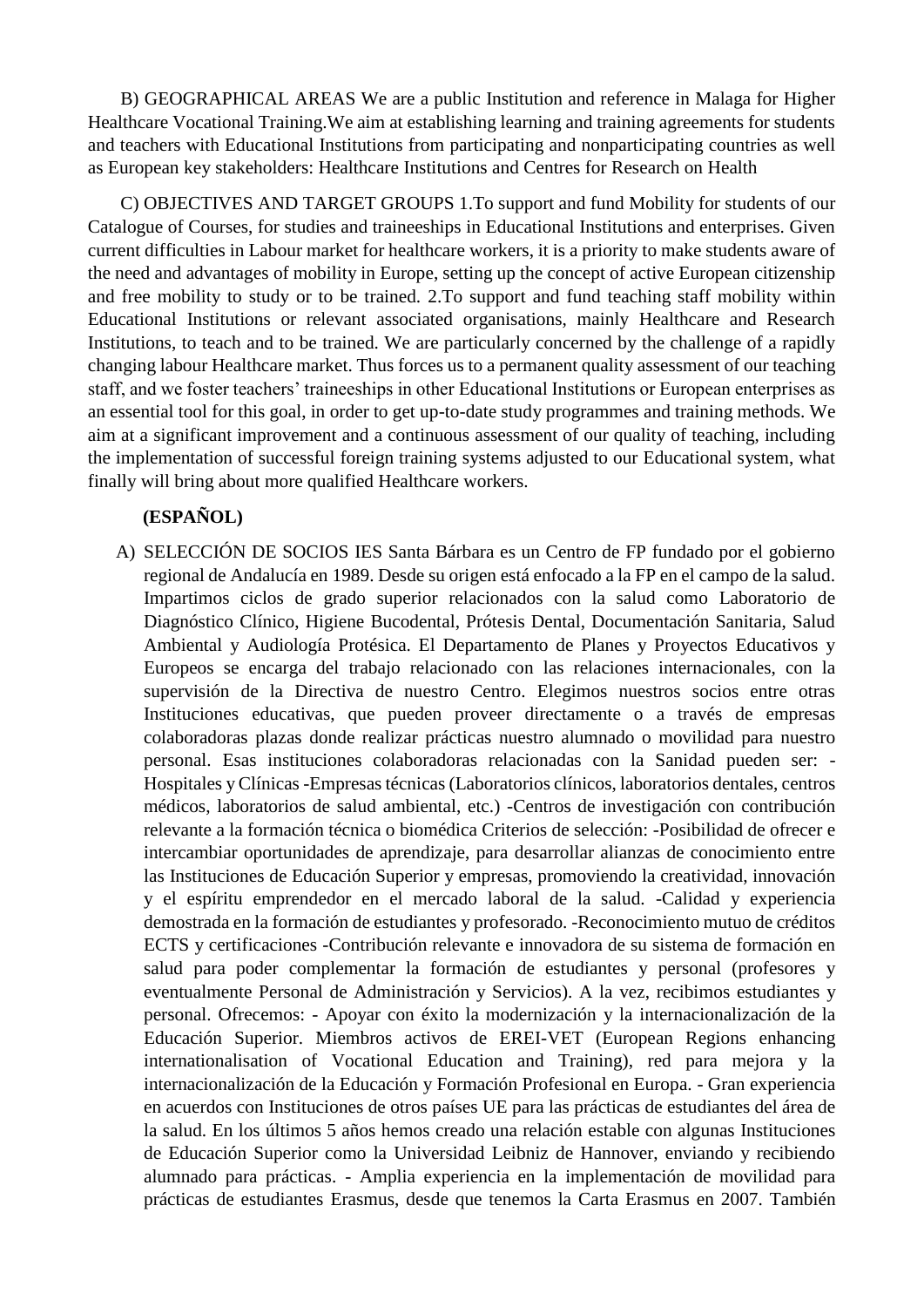hemos desarrollado proyectos dentro del marco del Aprendizaje Permanente, enviando y recibiendo estudiantes de diferentes ciclos. - Gran experiencia en el estudio y evaluación de las competencias y cualificaciones requeridas por el mercado de la salud para los cursos incluidos en nuestro catálogo. - Desarrollo de proyectos de calidad: -Plan Mejora Calidad y Rendimiento- Estudiantes con necesidades educativas especiales(2 profesores de apoyo para alumnos sordos y monitor que ayuda a alumnos con discapacidad física) - Igualdad entre mujeres y hombres- Escuela espacio de Paz - Salud Medioambiental "Kioto Educa"- Forma Joven – CentroTIC

B) ÁREAS GEOGRÁFICAS Somos una Institución pública de referencia en Málaga para la Formación Profesional en el campo de la salud. Nuestro objetivo es establecer contratos de aprendizaje y formación para estudiantes y profesores con Instituciones educativas de países participantes y no participantes, así como Instituciones europeas del campo de la salud y centros de investigación de la salud.

C)OBJETIVOS Y GRUPOS DIANA 1.Apoyar y financiar la movilidad de los estudiantes de nuestro Catálogo de Ciclos, para estudios y prácticas en instituciones educativas y empresas. Debido a las actuales dificultades en el mundo laboral para los trabajadores de la salud, es una prioridad concienciar a los estudiantes de la necesidad y ventajas de la movilidad en Europa, fundamentando el concepto de ciudadano activo europeo , así como de la movilidad libre para estudiar y para hacer prácticas. 2.Apoyar y financiar la movilidad del profesorado en instituciones educativas u organizaciones relevantes, principalmente instituciones de la salud y de investigación, para actividades de enseñanza o de prácticas. Estamos especialmente concienciados de los cambios rápidos en el mercado laboral de la salud. Esto nos fuerza a una evaluación permanente de la calidad en nuestro profesorado, fomentando el aprendizaje del profesorado en otras instituciones o empresas europeas como una herramienta esencial para este objetivo, para poder esta actualizados en los nuevos métodos de trabajo. Nuestro objetivo es una mejora significativa y una contínua evaluación de la calidad del aprendizaje, incluyendo la implementación de sistemas de formación con éxito en otros países adaptándolos a nuestro sistema educativo, lo que conllevará finalmente trabajadores de la sanidad mejor cualificados

*If applicable, please describe your institution's strategy for the organisation and implementation of international (EU and non-EU) cooperation projects in teaching and training in relation to projects implemented under the Programme. (max. 2000 characters)*

## **(ESPAÑOL)**

1.Antes de la movilidad: Búsqueda activa de más Instituciones de Formación Sanitaria que cumplan con requisitos de calidad para una asociación estratégica Compartir estudios sobre necesidades reales de formación de profesionales sanitarios Se guiará a los estudiantes durante el proceso de selección. Apoyo cultural y lingüístico con nuestro profesorado de idiomas o áreas sociales o con recursos externos. Preparación lingüística específica de su área profesional. Estimularemos a nuestros estudiantes a desarrollar sus habilidades para resolver problemas cuando están fuera a través del Departamento de Orientación En cada Acuerdo se nombrará al Tutor Docente, profesor responsable del seguimiento y de la comunicación continua con la Institución de acogida, según protocolo establecido. El seguimiento se hará a través de Moodle (Plataforma cursos distancia,Consejería Educación),email, Skipe y teléfono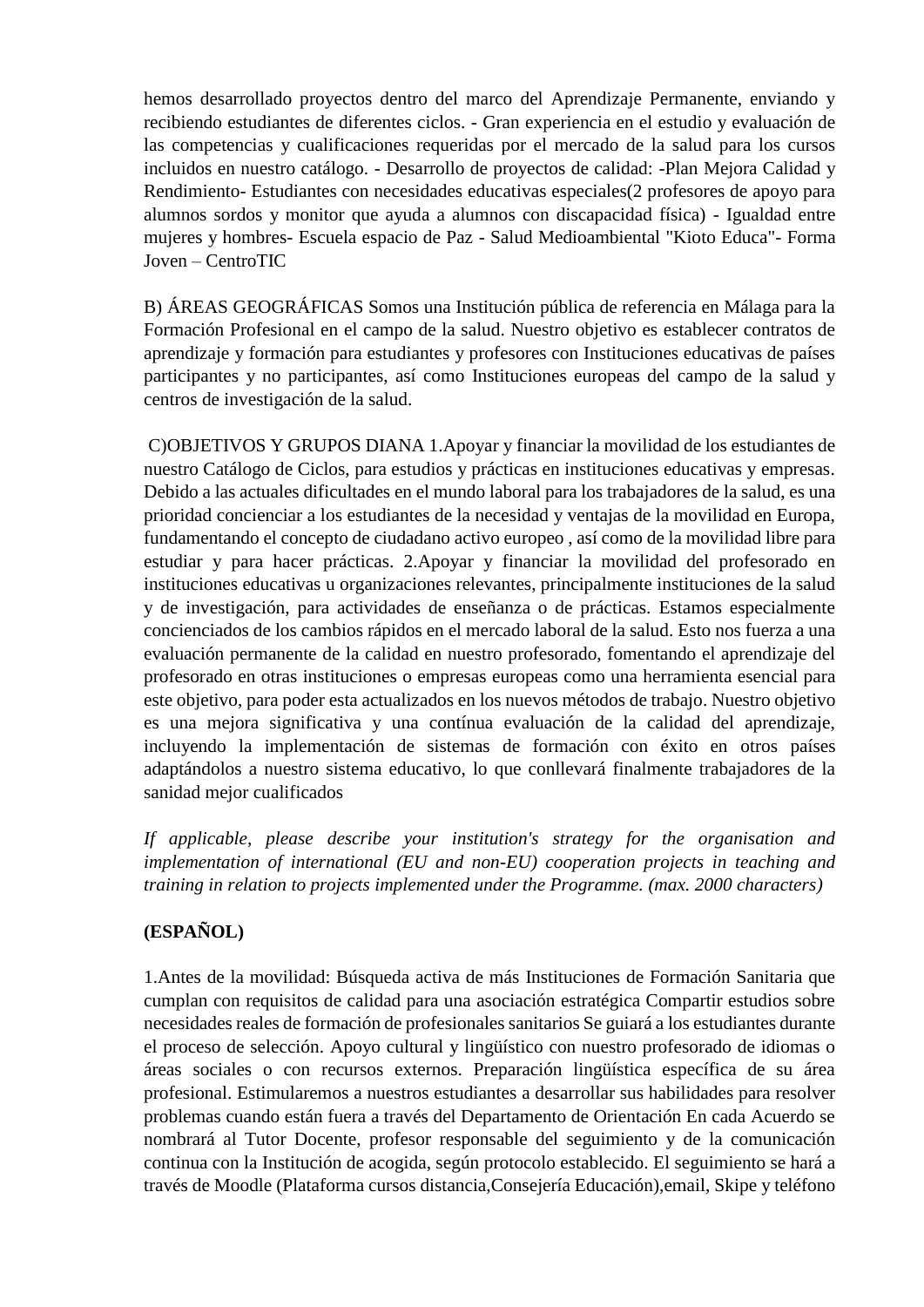2.Firma de contratos de prácticas para la movilidad de estudiantes: contrato-tipo de 3 meses de prácticas equivalentes al módulo de FCT Se habrán seleccionado las competencias susceptibles de ser alcanzadas mediante prácticas en otra Institución europea, y se describirán en el Acuerdo de formación Sistema común de reconocimiento de créditos entre Instituciones.Se propone que las estancias formativas de alumnos se reconozcan con 22 ECTS Proveer documento de Movilidad Europass y Suplemento al Título 3.Firmar acuerdos para movilidades de nuestro personal docente (y eventualmente PAS) de 1-6 semanas en instituciones que ofrezcan formación innovadora y específica en áreas científicas o didácticas. Se identificarán las áreas prioritarias y se desglosarán en los Acuerdos. 4. Recibir estudiantes y personal de otras Instituciones bajo un acuerdo interinstitucional. Nos comprometemos a No cobrar matrícula a estudiantes y profesores y a dar libre acceso a todos los recursos de aprendizaje disponibles.Nos comprometemos a reconocer con horas de formación,ECTS y/o certificado según acuerdo

#### **(ENGLISH)**

1.Before Mobility: Active search of more Institutions of Healthcare Education which comply with the quality requirements for a strategic partnership. To share researches about the real training needs of Healthcare workers. Students will be counselled and guided through the selection process.To provide complete cultural and linguistic support (counting on teachers of Languages and Social Areas or external resources).The linguistic preparation will refer especifically to his/her professional branch. We will encourage students to develop their ability to solve problems when they are working abroad through our Counselling Department. Agreements will specify the "Tutor Docente's" name, teacher responsible for the student's follow-up during the stage and of a continuous communication with the hosting Institution,according to a protocolized process. It will be carried out through the Moodle(platform for extramural courses),Skype, emails and pone

2.To sign Agreements for students' mobility focused to a 3-month work placement, equivalent to the curricular Work Placement Module. Every partner will identify the skills subject to be trained in another European Institution and will describe them carefully in the Training Agreement. Credits common recognition among Institutions. Our traineeships are proposed to be recognised as 22 ECTS. Provide the Europass Mobility Document and Certificate Supplement 3.To sign Mobility Agreements for staff short mobility (1-6 weeks) in an Institution offering an innovative and specific training in a scientific or educational area. We have identified the priority skills subject to be trained. They will be carefully described in the Mobility Agreement 4.To host students and staff according to the statements of a Mobility Agreement.We undertake not to charge any tuition fees to incoming students and teachers and to give free access to all the available learning possibilities. Recognise with training hours,ECTS/Certificate as agreed

*Please explain the expected impact of your participation in the Programme on the modernisation of your institution (for each of the 5 priorities of the Modernisation Agenda\*) in terms of the policy objectives you intend to achieve. (max. 3000 characters)*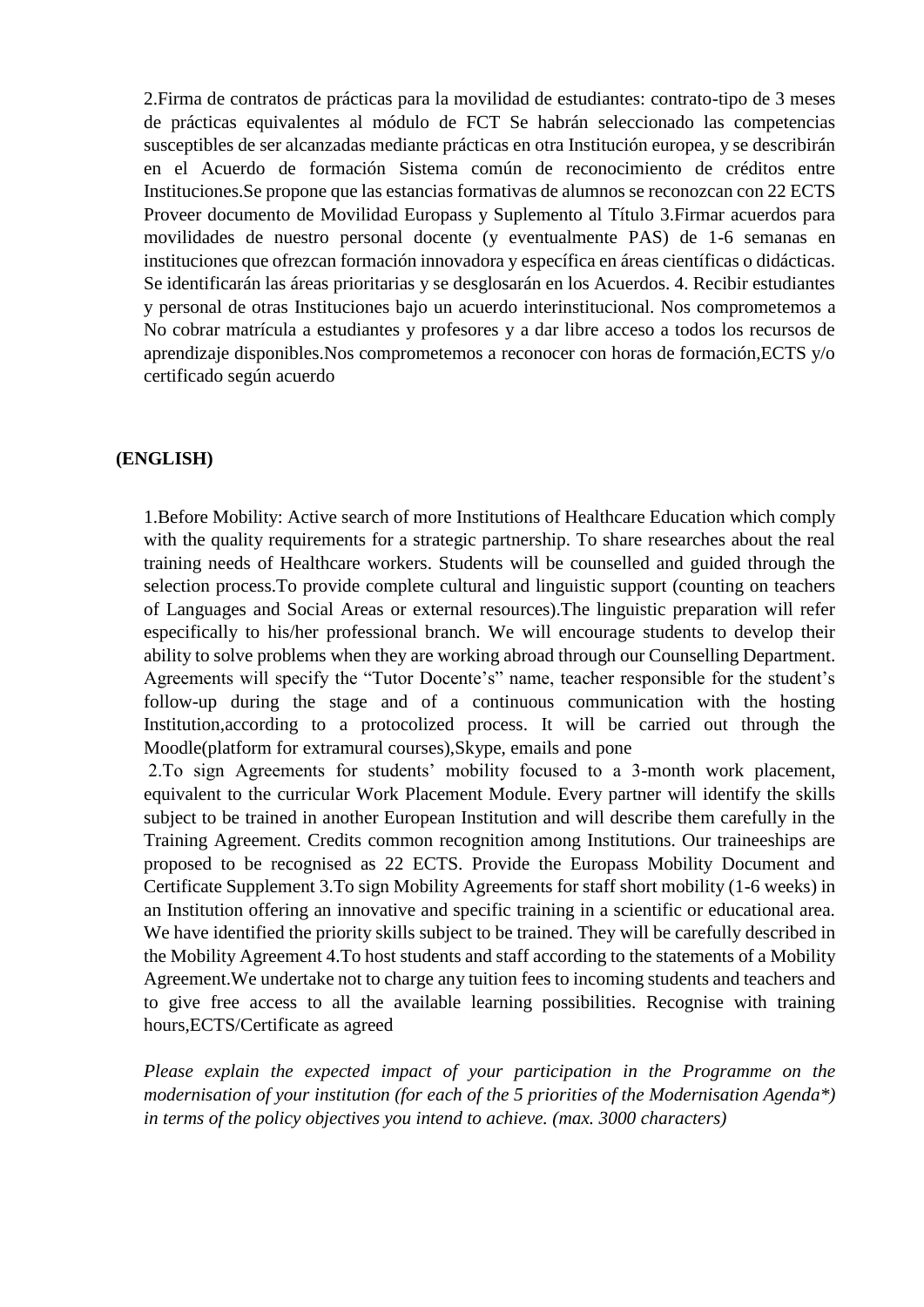### **(ESPAÑOL)**

1.Incrementar los logros conseguidos Implementar EQF (marco europeo de cualificaciones): Consideramos esencial conseguir un marco de cualificaciones europeas comunes así como un sistema de reconocimiento común en los Grados Superiores de la Formación Profesional en el campo de la salud. Los contratos de aprendizaje especificarán la política de mutuo reconocimiento y de calidad. Dimensión social del Espacio Europeo de Educación Superior: Los contratos de aprendizaje estarán orientados a aumentar las posibilidades de mejorar las tasas de empleo de nuestros estudiantes después de acabar sus estudios de Técnico Superior. Dimensión social: Desarrollar en los estudiantes un nuevo sentido de la libertad de movimientos, igualdad de oportunidades, respeto a la diversidad cultural y rechazo de cualquier forma de discriminación y racismo en una dimensión europea. Análisis de las causas del abandono de los estudios y del desempleo en nuestra área geográfica y profesional 2.Mejorar la calidad y relevancia. Programas hechos y adaptados a las necesidades del mercado laboral.Investigación sobre la empleabilidad.Excelencia en iniciativas de enseñanza. Motivar y recompensar la excelencia en el profesorado.Difusión detallada de los resultados a toda la comunidad educativa (estudiantes , profesorado, Directores, familias, etc).Cohesión para el crecimiento de la empleabilidad en el campo de la salud.Mejorar la dimensión europea de la Formación Profesional en nuestro Centro, incluído en el currículo de nuestros estudiantes y en su trabajo como profesionales de la salud, de cara a hacer posible la movilidad en Europa y unos efectivos y activos ciudadanos europeos.Trabajar para proveer un valor añadido europeo a las prácticas

3.Movilidad y cooperación internacional para la calidad Favorecer los cambios culturales, educativos y profesionales entre los diferentes sistemas educativos y la innovación de la didáctica.Reforzar el sistema de créditos ECTS: reconocimiento mutuo.Incrementar el uso de lenguas extranjeras, para una dimensión europea de los Instituciones educativas y el mundo del trabajo. Motivar a los estudiantes para conocer idiomas extranjeros como una herramienta para extender la experiencia cultural y profesional, de cara a vivir como ciudadanos activos europeos.

4.Fortalecer el "triángulo del conocimiento" Las alianzas de conocimiento: trabajo en grupo de las Instituciones educativas de diferentes países.Estimular la relación y cooperación con empresas.Promover la movilidad y el aprendizaje en una empresa extranjera como un valor. 5.Creación de condiciones óptimas para gestión y financiación Mejorar nuestro programa para ser competitivo y atractivo para otras instituciones extranjeras. Conseguir ciudadanos activos, libres e iguales en oportunidades y responsabilidad social en Europa. Prioridad especial a proyectos internacionales orientados a la igualdad entre hombres y mujeres y a la atención a estudiantes con necesidades educativas especiales

#### **(ENGLISH)**

1.Increasing attainment levels Implementing EQF: We consider essential to achieve a common quality framework and credit system recognition among the short cycles of Healthcare Vocational Training degrees. The signed Training Agreements will specify the mutual recognition and the quality policy. Social dimension of European Higher Education Area (EHEA): The Training Agreements will be oriented to enhance possibilities of improving employment rates of our students after finishing their Short cycle degrees. Social dimension: To develop in students a new sense of Mobility freedom, equal opportunities,